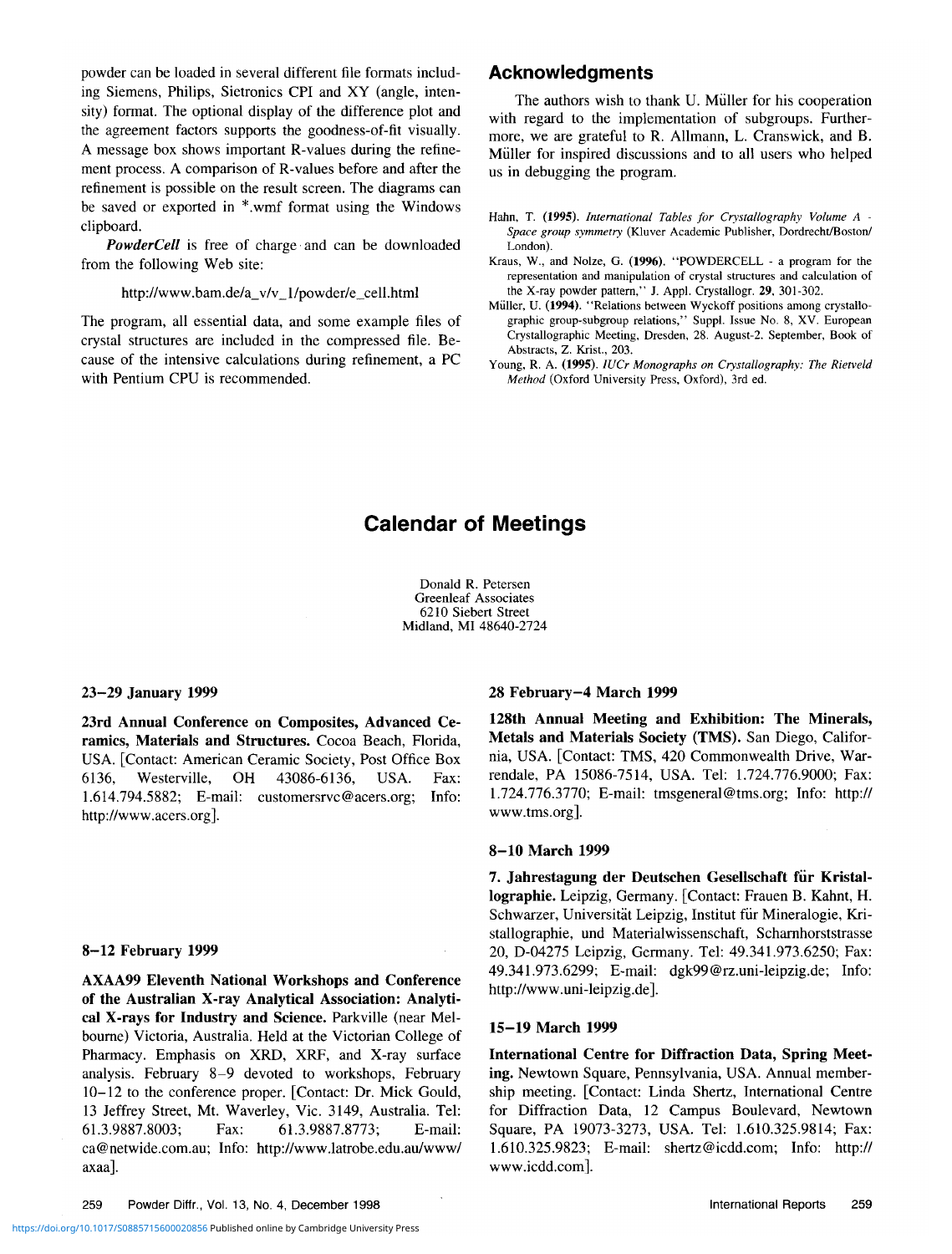### **20-26 March 1999**

**Centennial Meeting of the American Physical Society.** Atlanta, Georgia, USA. [Contact: APS Meetings Department, One Physics Ellipse, College Park, MD 202740-3844, USA. Tel: 1.301.209.3286; Fax: 1.301.209.0866; E-mail: meetings@aps.org; Info: http://www.aps.org/centennial].

### **28 March-1 April 1999**

**EUG10 Tenth Biennial Meeting of the European Union of Geosciences.** Strasbourg, France. [Contact: European Union of Geosciences at EOST, 5 rue René Descartes, F-67084 Strasbourg Cedex, France. Tel: 33.3.8841.6393; Fax: 33.3.8860.3887; E-mail: eug@eost.u-strasbg.fr; Info: http://eost.u-strasbg.fr/eug].

### **5-9 April 1999**

**Spring Meeting of the Materials Research Society.** San Francisco, California, USA. [Contact: Materials Research Society, 506 Keystone Drive, Warrendale, PA 15089-7573, USA. Tel: 1.724.779.3004; Fax: 1.724.779.8313; E-mail: info@mrs.org; Info: http://www.mrs.org].

### **25-28 April 1999**

**101st Annual Meeting of the American Ceramic Society.** Indianapolis, Indiana, USA. [Contact: Technical Program Coordinator, American Ceramic Society, Post Office Box 6136, Westerville OH 43086-6136, USA. Fax: 1.614.794.5882; E-mail: customersrvc@acers.org; Info: http://www.acers.org].

### **4-7 May 1999**

**16th International Symposium on Combining Data from Different Sources.** Ottawa, Ontario, Canada. The symposium will cover a spectrum of issues, including prerequisites and techniques for combining data from different sources, methods for analysis of such data, problems concerning quality and estimation, and current and possible applications. There will be two half-day workshops, on calibration and meta-analysis. [Contact: Christian Thibault, Statistics Canada, Tunney's Pasture, Ottawa, Ont. K1A 0T6, Canada. Tel: 1.613.951.6935; Fax: 1.613.951.3100; E-mail: thibchr@statcan.ca; Info: http://www.statcan.ca/english/ conferences/symposium99/index.htm].

#### **17-20 May 1999**

**SAS-99 Eleventh International Conference on Small Angle Scattering.** Upton, New York, USA. Held at the Brookhaven National Laboratory. [Contact: Ann Emrick, Biology Department 463, Brookhaven National Laboratory, Upton, NY 11973-5000, USA. Tel: 1.516.344.5756; Fax: 1.516.344.6398; E-mail: emrick@bnl.gov; Info: http:// sas99.bnl.gov].

#### **22-27 May 1999**

**ACA'99 American Crystallographic Association Annual Meeting** in conjunction with the **American Association for** **Crystal Growth.** Buffalo, New York, USA. Held at the Buffalo Convention Center. [Contact: Marcia Colquhoun (Registrar) American Crystallographic Association, Post Office Box 96 Ellicott Station, Buffalo, NY 14203-0096, USA. Tel: 1.716.856.9600; Fax: 1.716.852.4846; E-mail: marcia@hwi.buffalo.edu; Info: http://www.hwi.buffalo.edu/ aca].

#### **26-28 May 1999**

**Joint Annual Meeting, Geological Association of Canada and Mineralogical Association of Canada.** Sudbury, Ontario, Canada. [Contact: Prof. P. Copper, Department of Earth Sciences, Laurentian University, Sudbury, Ont. P3E 2C6, Canada. Tel: 1.705.675.1151; Fax: 1.705.675.4898; E-mail: gacmac@nickel.laurentian.ca].

# **6-10 June 1999**

**Industrial Applications of Neutron Scattering and Facilities.** Boston, Massachusetts, USA. [Contact: Dr. Aslam Lone, Station E4 AECL, Chalk River, Ont. KOJ 1J0, Canada. Tel: 1.613.584.8811, x5287; Fax: 1.613.584.8047; E-mail: lonea@aecl.ca]. This is a special session within the **1999 Spring Meeting of the American Nuclear Society.** [Contact: American Nuclear Society, 555 Kensington Avenue, LaGrange, IL 60526, USA. Tel: 1.708.352.6611; Fax: 1.708.352.0499; Info: http://www.ans.org/meetings].

### **26 June-1 July 1999**

**36th Annual Meeting, Clay Minerals Society.** West Lafayette, Indiana, USA. [Contact: Prof. Cliff Johnston, Department of Agronomy, 1150 Lilly Hall, Purdue University, West Lafayette, IN 47907-1150, USA. Tel: 1.765.496.1716; Fax: 1.765.496.2926; E-mail: clays@purdue.edu; Info: http://shadow.agry.purdue.edu/clay/claymin/cms 1999/ purduel999.html].

#### **28 June-2 July 1999**

**Ninth International Symposium on Nondestructive Characterization of Materials.** Darling Harbor (near Sydney) Australia. [Contact: Ms. Debby Manley, Center for Nondestructive Evaluation, 102 Maryland Hall, Johns Hopkins University, Baltimore, MD 21218, USA. Tel: 1.410.516.7126; Fax: 1.410.516.7249; E-mail: cnde@jhu.edu; Info: http://www.cnde.com].

# **5-9 July 1999**

**ICCM-12 Twelfth International Conference on Compos**ite Materials. Paris, France. Held in the Palais des Congrès de Paris. [Contact: ICCM-12 Conference Secretariat, MTE Bôite Postale 298, F-33605 Pessac, France. Tel: 33.5.5726.5342; Fax: 33.5.5726.5343; E-mail: orga@iccml2.org; Info: http://www.iccml2.org].

#### **26-30 July 1999**

**ICSOS-6 Sixth International Conference on Structure of Surfaces.** Vancouver, British Columbia, Canada. Held at the University of British Columbia. [Contact: ICSOS-6 Secretariat, UBC Conference Center, 5961 Student Union Boulevard, Vancouver, B. C. V6T 2C9, Canada, *or* Keith A. R. Mitchell, Department of Chemistry, University of British Columbiua, Vancouver, B. C. V6T 1Z1, Canada. Tel: